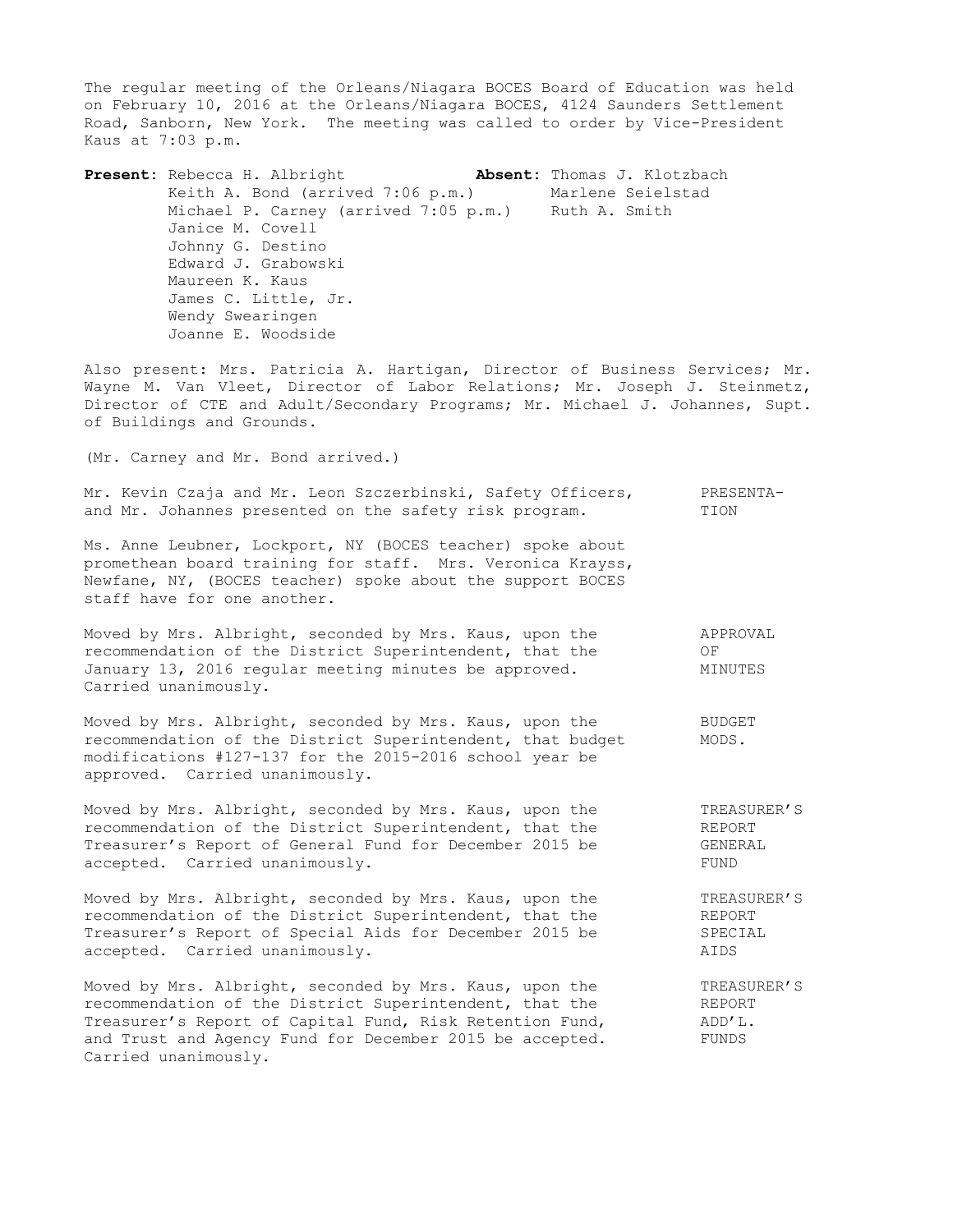Moved by Mrs. Albright, seconded by Mrs. Kaus, upon the BUDGET recommendation of the District Superintendent, that the STATUS Budget Status Report by service program be accepted. The REPORT Carried unanimously.

Facilities: Update provided on current projects. The SOARD **Legislation:** National School Boards Association (NSBA) COMMITTEE is starting an E-Clips similar to New York State School REPORTS Boards Association (NYSSBA)E-Clips. **Audit:** Meeting scheduled for March 9, 2016 at 6:00 p.m.

Mrs. Hartigan read Dr. Godshall's report about: Capital SUPT.<br>project is nearing approval; three superintendent finalists COMMENTS project is nearing approval; three superintendent finalists at Starpoint CSD; the legislative breakfast was well attended; Auctions International; Mrs. Hartigan is working to obtain documents on software purchased in the last four years and in the next year to receive money from a Microsoft settlement; and members of the Niagara Falls CSD board of education are scheduled to tour Niagara CTEC on February 26, 2016 at 8:30 a.m.

Mrs. Hartigan reviewed the 2016-2017 tuition rates. RATES

Moved by Mrs. Albright, seconded by Mrs. Kaus, that the Board of Education approves the contract with Auctions International, Inc., and authorizes the District Superintendent and/or his designee to sign the contract upon approval by the school attorney and containing any revisions as approved by the school attorney. Carried unanimously.

Moved by Mrs. Albright, seconded by Mrs. Kaus, that the CONTRACT Board of Education approves the contract with Biosan WITH Disposal, LLC, and authorizes the District Superintendent BIOSAN and/or his designee to sign the contract upon approval by DISPOSAL, the school attorney and containing any revisions as LLC approved by the school attorney. Carried unanimously.

Moved by Mrs. Albright, seconded by Mrs. Kaus, that the AGREEMENT Board of Education approves the agreement, as submitted,  $WITH$ with the Western New York Ford Dealers Advertising Fund, WESTERN Inc., for the donation of a vehicle for the automotive NEW YORK program at Niagara Career and Technical Education Center FORD<br>and authorizes the District Superintendent and/or his FEALERS program at Niagard Caroor and From 1.<br>and authorizes the District Superintendent and/or his designee to sign the agreement upon approval of the ADVERTISING BOCES' school attorney and containing any revisions as FUND, INC. approved by the school attorney. Carried unanimously.

Moved by Mr. Grabowski, seconded by Mrs. Covell, upon EXTRA the recommendation of the District Superintendent, that CLASSROOM the quarterly extra classroom activity fund report for  $\overline{A}$  ACTIVITY the period of October 1, 2015 through December 31, 2015 be accepted for Orleans CTEC and Niagara CTEC. REPORT Carried unanimously.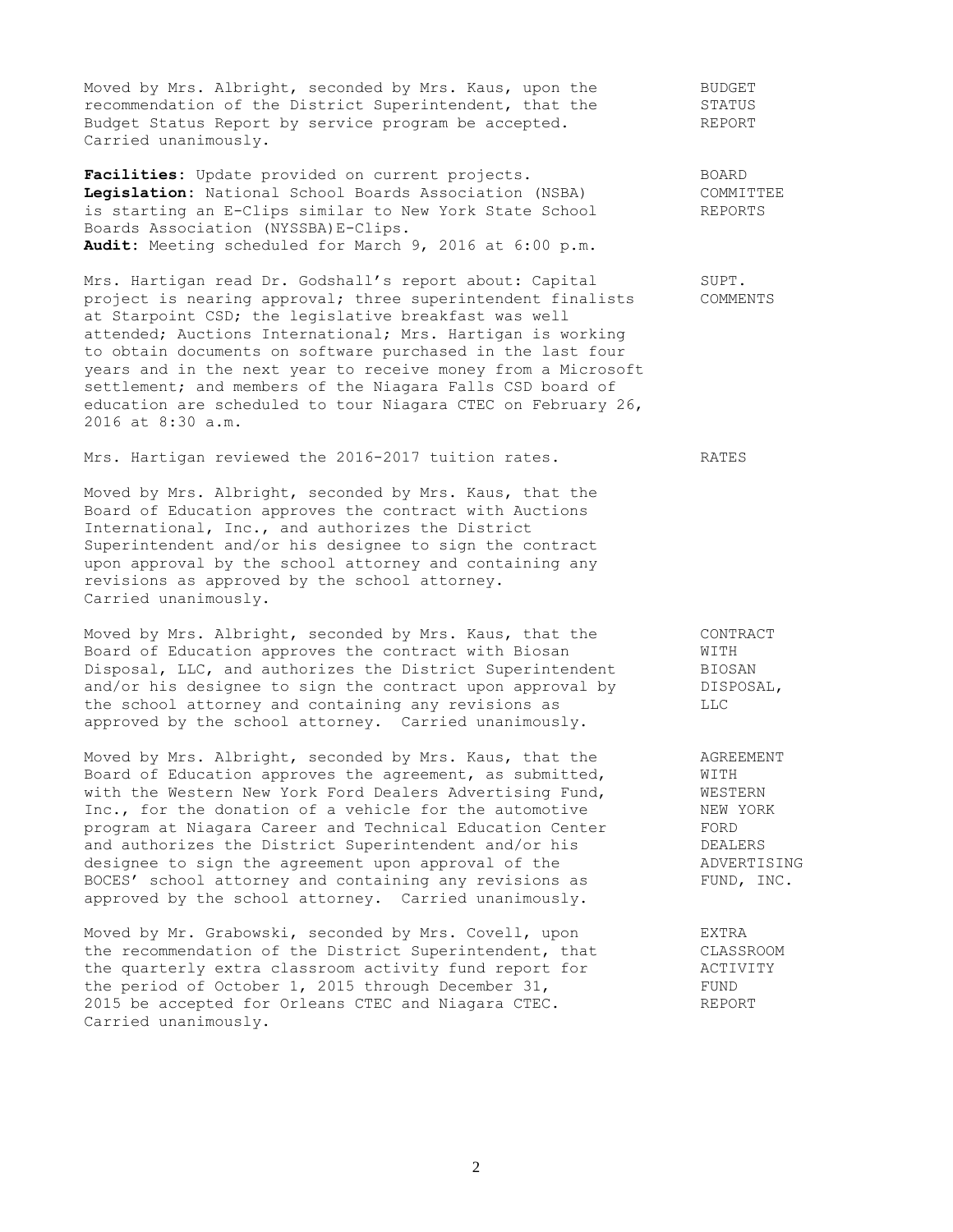Moved by Mr. Grabowski, seconded by Mrs. Covell, upon DONATION the recommendation of the District Superintendent, that the donation of a training engine be accepted from Erie Community College Vehicle Technology Training Center, Orchard Park, NY, to be used by the Niagara CTEC automotive technology program. Carried unanimously.

Moved by Mr. Grabowski, seconded by Mrs. Covell, that AGREEMENT the Board of Education approves the agreement, as WITH submitted, with SkillsUSA, Inc., with an effective SKILLSUSA, date of January 17, 2016, and authorizes the District TNC. Superintendent and/or his designee to sign the agreement. Carried unanimously.

Moved by Mrs. Covell, seconded by Mrs. Kaus, that the CLINICAL Board of Education approves the agreement, as submitted, FIELDWORK dated December 17, 2015, with Daemen College, under AGREEMENT which students of Daemen College will acquire clinical WITH experience at this BOCES, and authorizes the Board TAEMEN President and/or the District Superintendent to sign the COLLEGE agreement. Carried unanimously.

Moved by Mrs. Covell, seconded by Mrs. Kaus, that the MEMORANDUM Orleans/Niagara BOCES hereby approves the Memorandum OF of Agreement, as submitted, with Orleans County Job AGREEMENT Development Agency, regarding the provision of literacy WITH programs for clients referred by the Orleans County Job ORLEANS Development Agency, and the Board authorizes the COUNTY JOB District Superintendent or his designee to sign the THE DEVELOPMENT agreement upon approval of the BOCES' school attorney AGENCY and containing any revisions as approved by the school attorney. Carried unanimously.

Moved by Mrs. Covell, seconded by Mrs. Kaus, upon the 2016-2017 recommendation of the District Superintendent, that the  $\qquad$  ADMIN. AND 2016-2017 administrative and school calendar be approved, SCHOOL as submitted. Carried unanimously. CALENDARS

Moved by Mr. Carney, seconded by Mr. Grabowski, upon the RESIGNATION recommendation of the District Superintendent, that the K. SHORT resignation (due to retirement) of **Kristine Short, Instructional Support Services in English Language Arts and Literacy**, be accepted effective at the end of the day on June 30, 2016. Carried unanimously.

Moved by Mr. Carney, seconded by Mr. Grabowski, upon the RESIGNATION recommendation of the District Superintendent, that the C. LAVIGNE resignation (due to retirement) of **Christine LaVigne, Teacher Aide (Special Education),** be accepted effective June 24, 2016. Carried unanimously.

Moved by Mr. Carney, seconded by Mr. Grabowski, upon the **VOLUNTARY** request of **Nancy Stewart, Teacher Aide (Personal Care**), REDUCTION for voluntary reduction in employment, from full-time to N. STEWART part-time (.5 FTE), effective February 1, 2016 through June 30, 2016, be approved. Carried unanimously.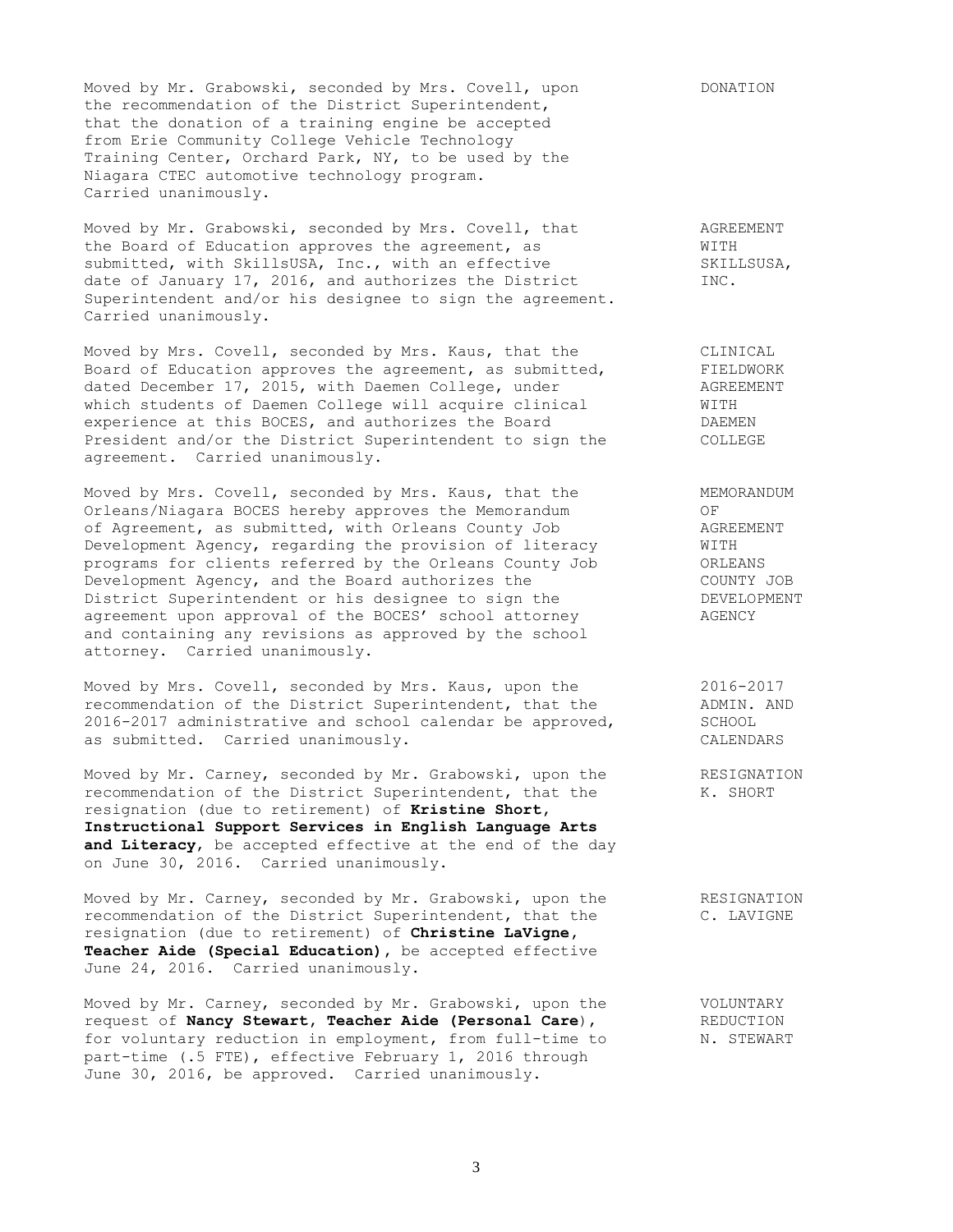Moved by Mr. Carney, seconded by Mr. Grabowski, upon the POSITION recommendation of the District Superintendent, that the INCREASE position of **English as a Second Language Teacher**, be increased by .43 FTE, effective February 1, 2016. Carried unanimously.

Moved by Mrs. Albright, seconded by Mr. Carney, upon the EXTENDED recommendation of the District Superintendent, that SICK<br> **Cynthia McLaughlin, Physical Therapy Assistant**, be granted LEAVE Cynthia McLaughlin, Physical Therapy Assistant, be granted up to 12 days of extended sick leave, effective when MCLAUGHLIN Ms. McLaughlin has exhausted her accrued sick leave, contingent upon the submission of required documentation. Such days of extended sick leave shall not remain accrued after the employee's return to work. Carried unanimously.

Moved by Mrs. Albright, seconded by Mr. Carney, upon the APPOINTMENT recommendation of the District Superintendent, that CERT. PROB. recommendation of the District Superintendent, that CERT. PROB. **Lauren M. Pereles, Lewiston, NY**, having permanent certi- L. PERELES fication in the area of speech and hearing handicapped, is hereby appointed to probationary status in the tenure area of **Speech and Hearing Handicapped Teacher**, in accordance with the agreement between Orleans/Niagara BOCES and the Orleans/Niagara BOCES Teachers' Association, effective February 1, 2016 through January 31, 2020, at an annual full-time salary of PC 3 (\$46,366) plus master's degree (\$1,200) to be pro-rated. Carried unanimously.

Moved by Mrs. Albright, seconded by Mr. Carney, upon the INCREASE<br>recommendation of the District Superintendent, that IN FTE recommendation of the District Superintendent, that IN FTE<br> **Jenmarie Serveiss, Lockport, NY,** be increased from .5 FTE J. SERVEISS **Jenmarie Serveiss, Lockport, NY, be increased from .5 FTE to .93 FTE English as a Second Language Teacher,** effective February 1, 2016 through June 30, 2016, unless terminated sooner. Carried unanimously.

Moved by Mrs. Albright, seconded by Mr. Carney, upon the APPOINTMENT recommendation of the District Superintendent, that the  $HOME/$ recommendation of the District Superintendent, that the HOME/<br>following individual(s) be appointed without benefits, HOSPITAL following individual(s) be appointed without benefits, except as required by law, to the part-time position of TEACHER **Home/Hospital Teacher** at an hourly salary of \$26.42 for instructional time and an hourly salary of \$11.80 per hour for planning time effective as indicated below. The employment of the individuals shall be at-will and at the pleasure of the Board of Education. The employment of the individual(s) shall be utilized solely on an as-needed basis at the discretion of the District Superintendent. Employment shall be automatically discontinued effective June 30, 2016, unless terminated sooner.

**Tiffany Marsh Carolyn Roos Niagara Falls, NY Pendleton, NY Effective Date: 1/26/16 Effective Date: 1/19/16**

**Katherine Rossi Ruth Trottnow Ransomville, NY Lockport, NY Effective Date: 1/15/16 Effective Date: 2/3/16** Carried unanimously.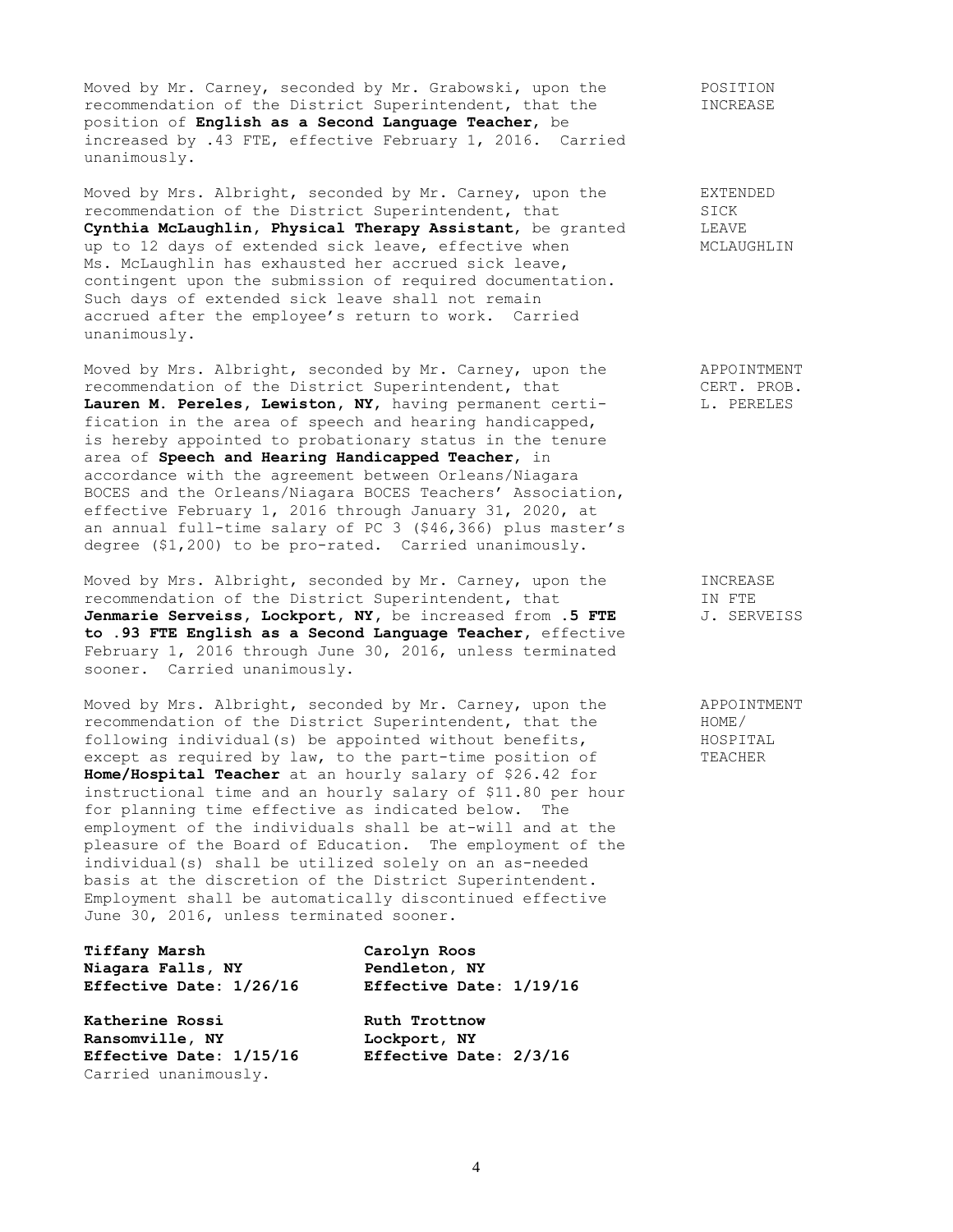Moved by Mrs. Albright, seconded by Mr. Carney, upon the APPOINTMENT recommendation of the District Superintendent, that the CONTINUING following individual(s) be appointed to serve on a part- EDUCATION time basis in the continuing education program, at the hourly salary listed, with no fringe benefits, except as required by law, effective as indicated below through June 30, 2016, unless terminated sooner. The employment of the individuals shall be at-will and at the pleasure of the Board of Education. Additionally, services of the individuals shall be utilized solely on an as-needed basis at the discretion of the District Superintendent.

### **Adult Automotive Instructor (\$22.00 per hour)**

**Stuart Adams Lockport, NY Effective Date: 2/2/16**

**Adult HVAC I Instructor (\$22.00 per hour) Michael Hillman Buffalo, NY Effective Date: 2/2/16** Carried unanimously.

Moved by Mrs. Covell, seconded by Mrs. Albright, upon the REGIONAL recommendation of the District Superintendent, that the SUMMER 2016 regional summer school program rates be established SCHOOL as follows: SALARY

| Lead Principal                  | \$4,000.00 | 2016 |
|---------------------------------|------------|------|
| September 8, 2015-June 30, 2016 | Maximum    |      |

**Principal \$1,500.00** February 1, 2016-June 30, 2016 **Maximum**

## **Principal \$6,372.46**

July 1, 2016-August 31, 2016 Salary will be based on five hours per day. Salary will be pro-rated if Principal works fewer days and hours than indicated above.

### **Assistant Principal \$5,498.35**

July 1, 2016-August 31, 2016 Salary will be based on five hours per day. Salary will be pro-rated if Assistant Principal works fewer days and hours than indicated above.

# **Teacher Aide**

If served as teacher aide for the 2012-2015 RSS programs: **\$15.75 per hour** All other teacher aides hired: **\$10.71 per hour**

| <b>Certified Teacher</b> | $$31.98$ per hour |
|--------------------------|-------------------|
| Clerical                 | $$11.30$ per hour |
| <b>Nurse</b>             | $$30.00$ per hour |
| Carried unanimously.     |                   |

SCHEDULE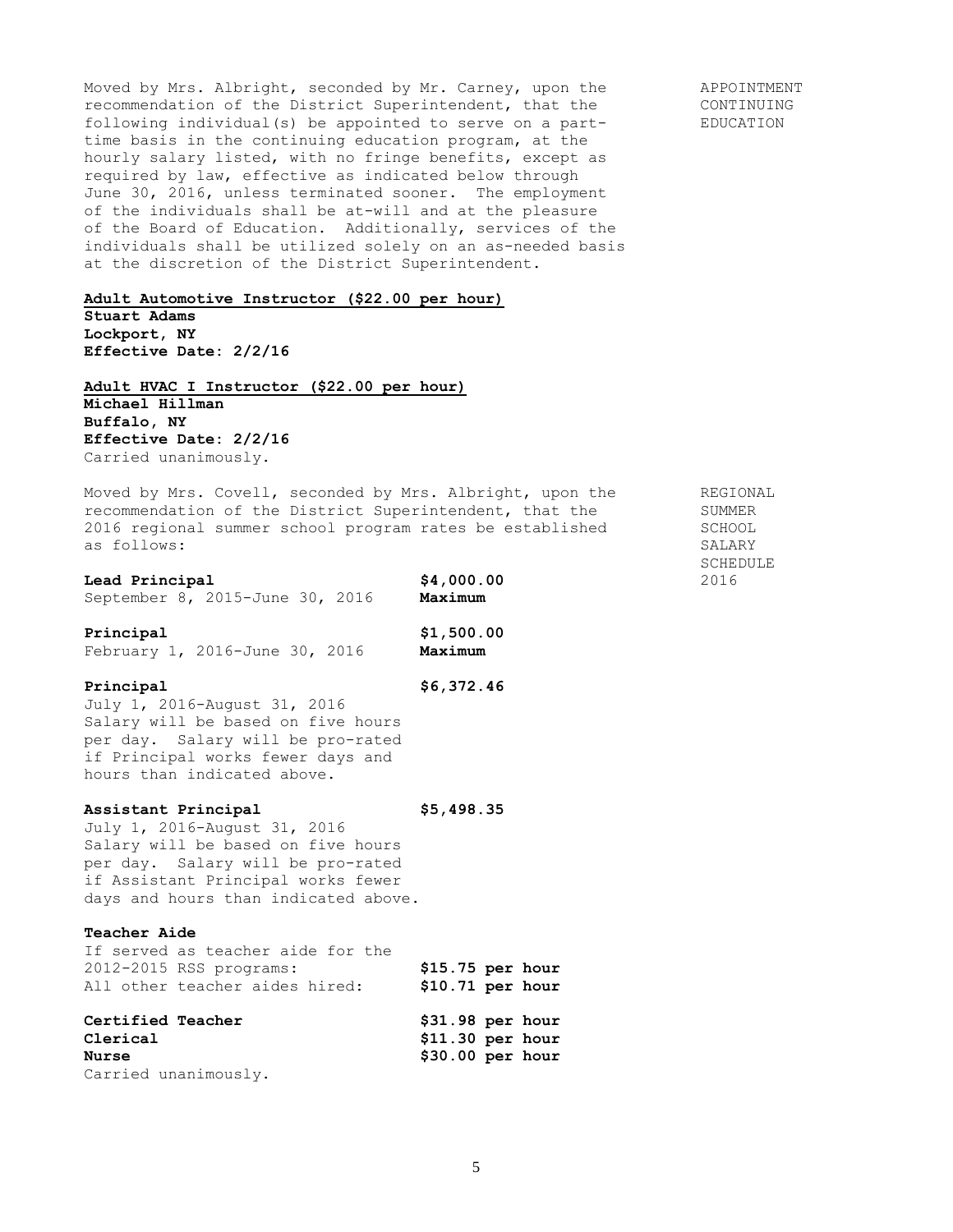Moved by Mrs. Covell, seconded by Mrs. Albright, upon the EXTENDED recommendation of the District Superintendent, that the SCHOOL 2016 extended school year program rates be established as YEAR follows: SALARY

SCHEDULE

**BOCES Teachers:** As per the collective bargaining agreement. 2016

(This does not include long-term substitutes and/or temporary appointments that automatically terminate June 30th; such individuals will be considered non-BOCES employees.)

**Non-BOCES Teachers:** Salary will be as follows unless otherwise determined by the Board of Education:

| $1st$ Year:                      | \$4,650.00 |
|----------------------------------|------------|
| $2nd$ Year:                      | \$4,900.00 |
| $3rd$ Year:                      | \$5,150.00 |
| $4th$ Year:                      | \$5,400.00 |
| 5 <sup>th</sup> Year and Higher: | \$5,650.00 |

#### **Teacher Aides (BOCES and Non-BOCES):**

| $1st$ Year:                      | \$2,015.00 |
|----------------------------------|------------|
| $2nd$ Year:                      | \$2,065.00 |
| $3rd$ Year:                      | \$2,115.00 |
| 4 <sup>th</sup> Year:            | \$2,165.00 |
| 5 <sup>th</sup> Year and Higher: | \$2,220.00 |

#### **School Nurses/Health Assistants (BOCES and Non-BOCES):**

Salary will be as follows unless otherwise determined by the Board of Education:

### **Registered Nurse: \$30.00 per hour**

(Regular school year employees will be paid on a salary calculation of the above rates and time sheets will not be required.)

**OT/PT/PTA/COTA (BOCES and Non-BOCES):** As per the collective bargaining agreement.

| Occupational Therapist:                                | $$45.00$ per hour |  |
|--------------------------------------------------------|-------------------|--|
| Physical Therapist:                                    | $$45.00$ per hour |  |
| Physical Therapy Assistant:                            | $$40.00$ per hour |  |
| Certified Occupational Therapy Asst.: \$35.00 per hour |                   |  |

(Regular school year employees will be paid on a salary calculation of the above rates and time sheets will not be required.)

**Work Schedule:** 31 total work days. Carried unanimously.

Moved by Mrs. Covell, seconded by Mrs. Albright, upon the APPOINTMENT<br>recommendation of the District Superintendent that the APPOINTMENT recommendation of the District Superintendent, that the following individuals be appointed without benefits, SUMMER except as required by law, to provide planning services SCHOOL 2016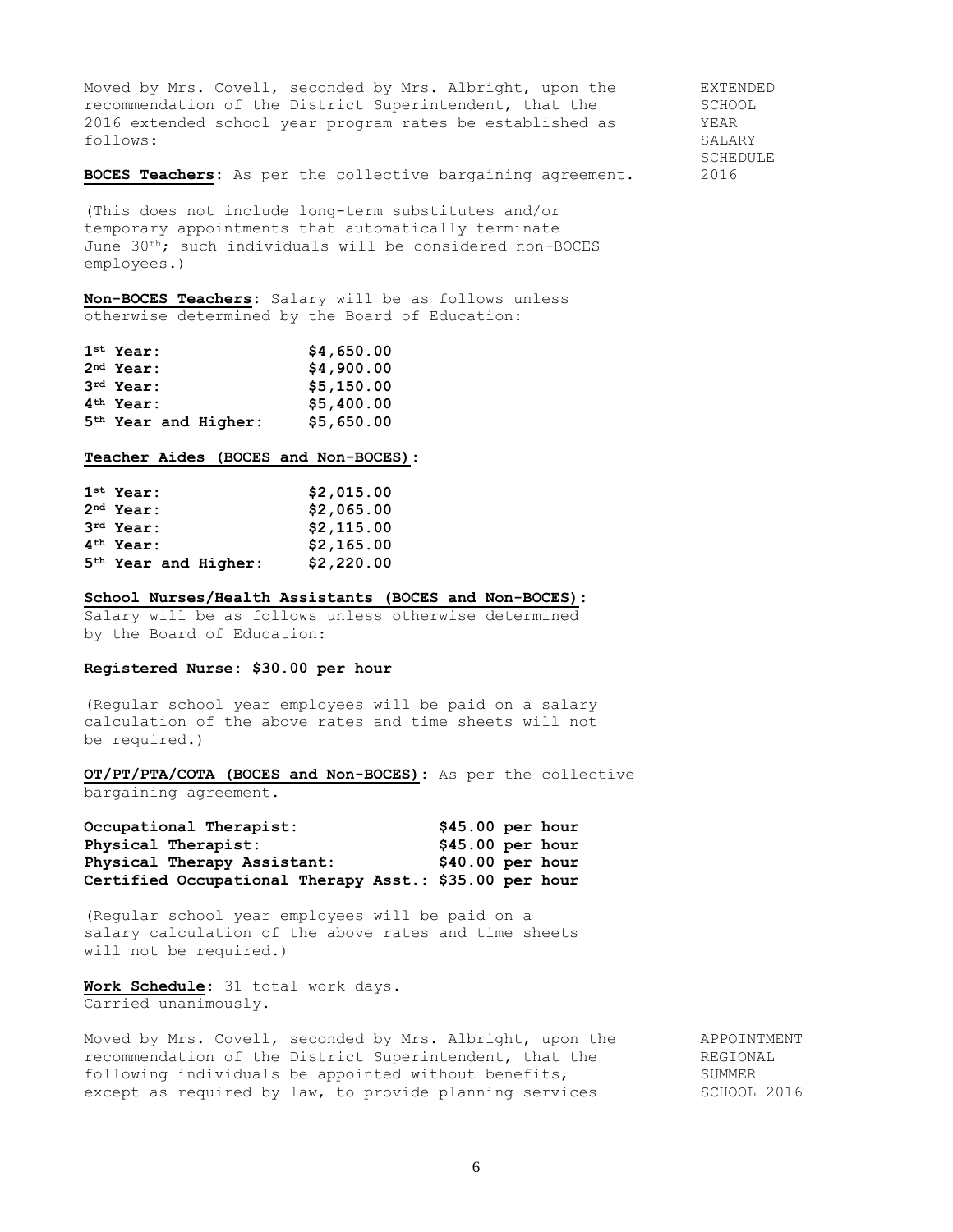for the 2016 regional summer school program, effective as indicated below through June 30, 2016, unless terminated sooner: **Kevin Barrett \$1,500.00 Ransomville, NY Effective Date: February 1, 2016 Garrett Stack \$1,500.00 Youngstown, NY Effective Date: February 1, 2016 Lindsay Delaney \$1,500.00 North Tonawanda, NY Effective Date: February 1, 2016 Michael Tambroni \$4,000.00 Niagara Falls, NY Effective Date: September 8, 2015** Carried unanimously. Moved by Mrs. Covell, seconded by Mrs. Albright, upon APPOINTMENT the recommendation of the District Superintendent, that REGIONAL the following individuals be appointed without benefits, SUMMER except as required by law, to the 2016 regional summer SCHOOL 2016 school program, effective July 1, 2016 through August 31, 2016 unless terminated sooner, with salary as indicated below: **Kevin Barrett \$6,372.46 Ransomville, NY Principal Niagara Falls High School Lindsay Delaney \$6,372.46 North Tonawanda, NY Admin. for Instr. & Curriculum Niagara Falls High School Bryan Rotella \$6,372.46 Niagara Falls, NY Admin. for Special Education Niagara Falls High School Nicholas Ruffolo \$5,498.35 Niagara Falls, NY Asst. Principal Niagara Falls High School Garrett Stack \$6,372.46 Youngstown, NY Principal Niagara Falls High School Michael Tambroni \$6,372.46 Niagara Falls, NY Lead Principal Niagara Falls High School** Carried unanimously.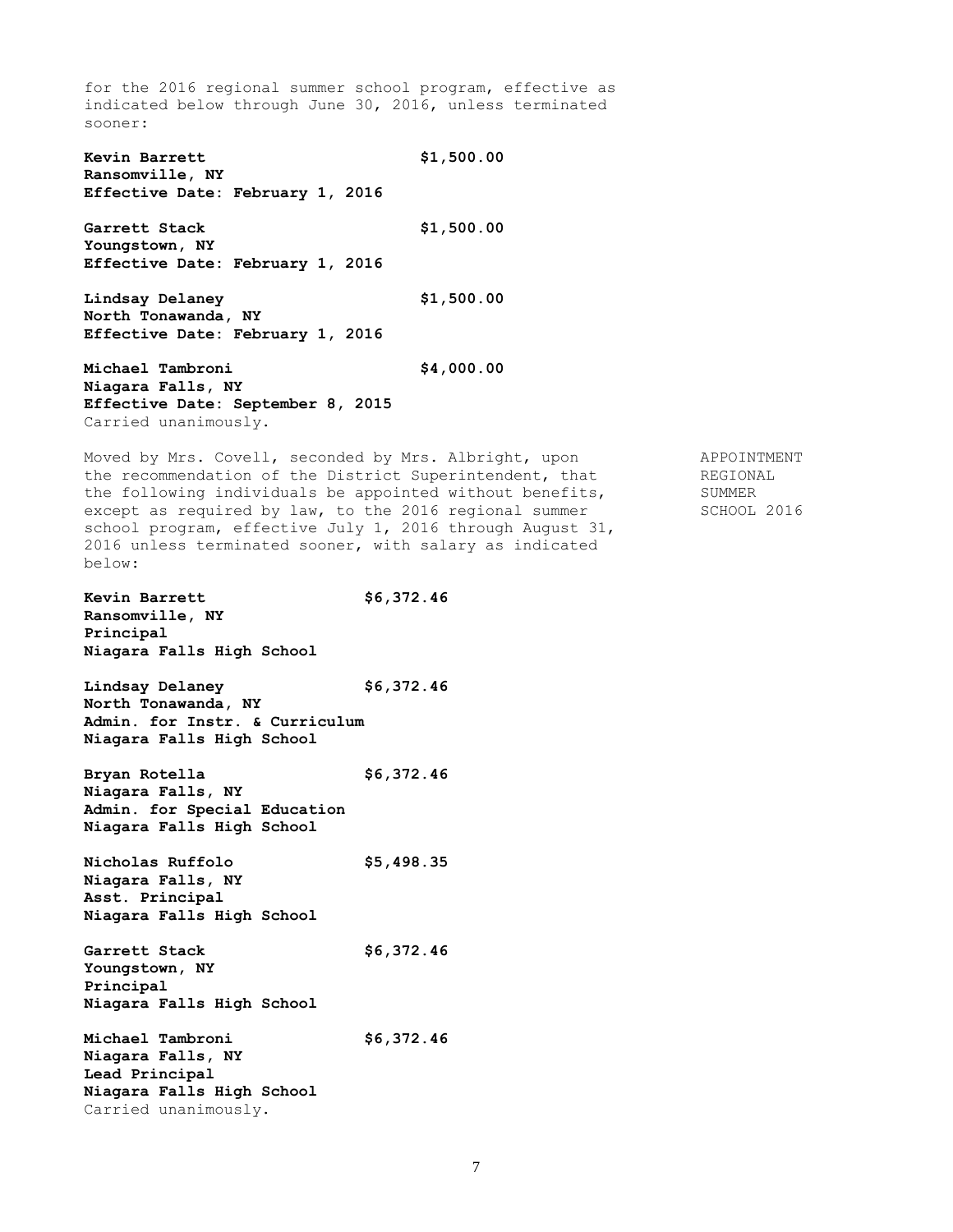Moved by Mr. Carney, seconded by Mr. Destino, upon the APPOINTMENT recommendation of the District Superintendent, that the VOLUNTEER following individuals are hereby appointed to serve as **Volunteer** with no compensation, on an as-needed basis, as determined by the District Superintendent, to perform services including assisting students with individual and group lessons, observing students during academic activities and other related services and activities, and/or to promote and aid BOCES programs.

# **Amber Hewitt North Tonawanda, NY Effective Dates: 1/24/16-1/28/16** Carried unanimously.

Moved by Mr. Carney, seconded by Mr. Destino, upon the APPOINTMENT recommendation of the District Superintendent, that the SUBSTITUTE<br>following individuals be appointed without benefits, TEACHER following individuals be appointed without benefits, TEACHER except as required by law, to the position of **Substitute** (CERTIFIED) except as required by law, to the position of **Substitute Teacher (Certified)**, effective as indicated below, with services to be utilized on an as-needed basis at the discretion of the District Superintendent, at a daily rate of \$85.00. Employment shall automatically be discontinued effective June 30, 2016 unless employment is terminated sooner. Service shall be at-will and at the pleasure of the Board of Education.

**Vincent Piaskowski Ashley Austin Niagara Falls, NY Gasport, NY Effective Date: 11/5/15 Effective Date: 1/25/16** Carried unanimously.

Moved by Mrs. Albright, seconded by Mrs. Swearingen, upon APPOINTMENT the recommendation of the District Superintendent, that SUBSTITUTE the following individuals be appointed without benefits, TEACHER<br>except as required by law, to the position of **Substitute** (NONexcept as required by law, to the position of **Substitute Teacher (Non-Certified)**, effective as indicated below, CERTIFIED) with services to be utilized on an as-needed basis at the discretion of the District Superintendent, at a daily rate of \$80.00. Employment shall automatically be discontinued effective June 30, 2016 unless employment is terminated sooner. Service shall be at-will and at the pleasure of the Board of Education.

| Allison Deutschman     |  |
|------------------------|--|
| Youngstown, NY         |  |
| Effective Date: 1/4/16 |  |

**Susan Francis Christine Lopardi Batavia, NY Lockport, NY** Carried unanimously.

**Allison Deutschman Molly Congi Youngstown, NY Youngstown, NY Effective Date: 1/4/16 Effective Date: 12/24/15**

**Effective Date: 1/6/16 Effective Date: 1/8/16**

Moved by Mrs. Albright, seconded by Mrs. Swearingen, upon APPOINTMENT the recommendation of the District Superintendent, that SUSTITUTE the following individual(s) be appointed, without benefits, TEACHER<br>except as required by law, to the position of **Substitute** AIDE except as required by law, to the position of Substitute **Teacher Aide (Non-Certified)**, effective as indicated below, (NON with services to be utilized on an as-needed basis at the (CERTIFIED) with services to be utilized on an as-needed basis at the discretion of the District Superintendent, at a rate of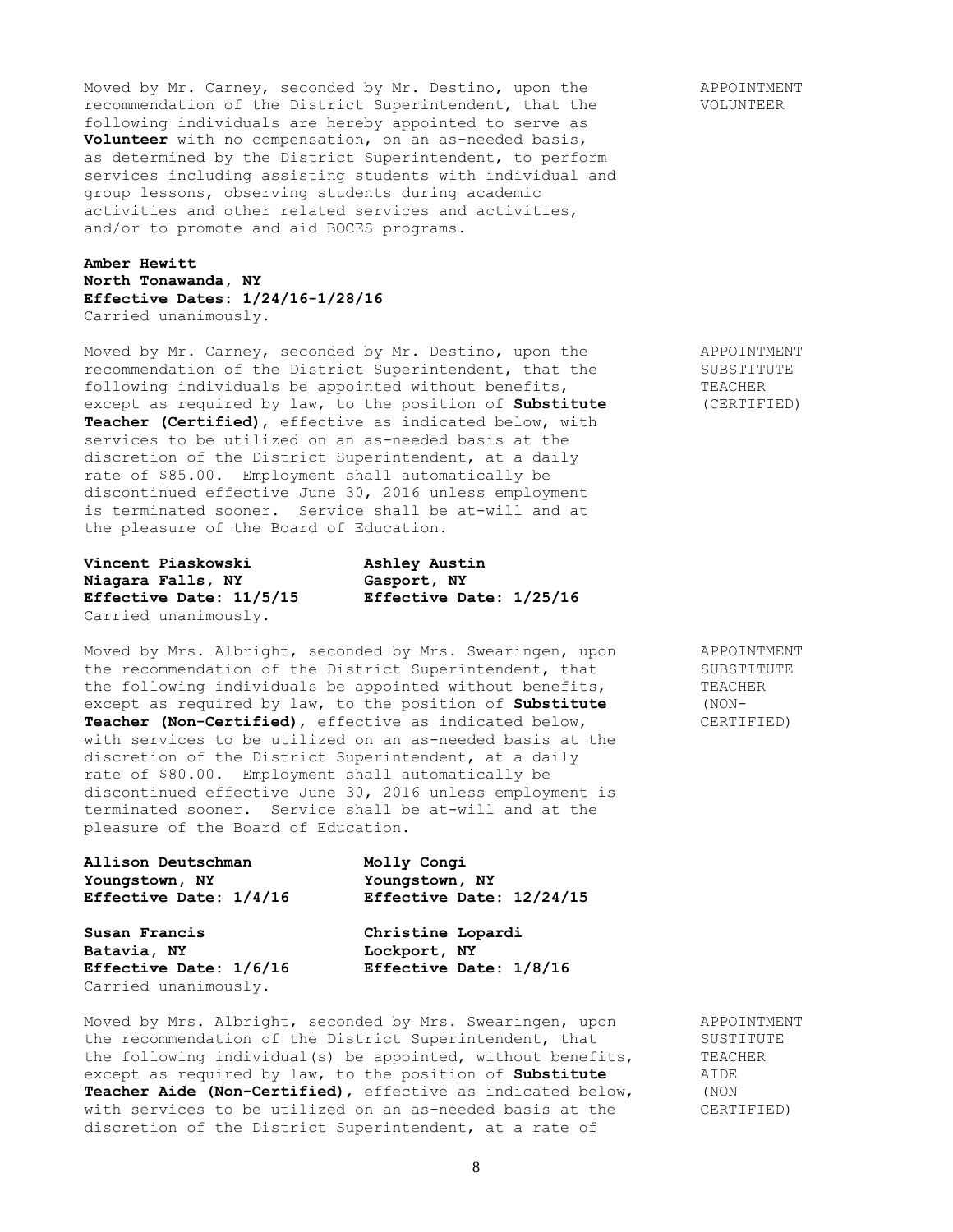\$60.00 per day. Employment shall automatically be discontinued effective June 30, 2016, unless employment is terminated sooner. Service shall be at-will and at the pleasure of the Board of Education.

**Molly Congi Frederick Gilmer Youngstown, NY Wilson, NY Effective Date: 12/24/15 Effective Date: 1/19/16**

**Gina Walsh Youngstown, NY Effective Date: 1/20/16** Carried unanimously.

Moved by Mrs. Albright, seconded by Mrs. Swearingen, upon APPOINTMENT the recommendation of the District Superintendent, that SUBSTITUTE Christopher Josker, Youngstown, NY, be appointed without MAINTENANCE benefits, except as required by law, to the position of **Substitute Maintenance**, effective January 12, 2016 with services to be utilized on an as-needed basis at the discretion of the District Superintendent, at a rate of \$10.00 per hour. Employment shall automatically be discontinued effective June 30, 2016, unless terminated sooner. Service shall be at-will and at the pleasure of the Board of Education. Carried unanimously.

Moved by Mrs. Albright, seconded by Mrs. Swearingen, upon CONFERENCE the recommendation of the District Superintendent, that REQUESTS the following conference requests be approved:

- 1) **Cassandra Barnes, Regional Scoring Training for AATN Specialist and SSC**, Albany, NY, February 21-22, 2016. No cost to BOCES.
- 2) **Lindsay Delaney, Scoring Training Meeting for NYS Alternate Assessment**, Albany, NY, February 22-23, 2016. No cost to BOCES.
- 3) **Rebecca Albright**, **NYSSBA Capital Conference**, Albany, NY, February 27-29, 2016. Est. cost: \$770.00. Funded through administrative budget.
- 4) **Janice Covell, Edward Grabowski and Joanne Woodside, NYSSBA Capital Conference**, Albany, NY, February 28-29, 2016. Est. cost: \$1,450.00. Funded through administrative budget.
- 5) **Robert Ihle, SkillsUSA Area 1 Regional Competition,** Alfred, NY, March 7-9, 2016. Est. cost: \$334.00. Funded through career and technical education.
- 6) **Michael Johannes, 2016 School Facilities Critical Issues Summit**, Albany, NY, March 9-10, 2016. Est. cost: \$160.00. Funded through operations and maintenance.
- 7) **Paul Dewey and Jeff Keller, EETC Technician Recertification**, Columbus, OH, March 17-19, 2016. Est. cost: \$2,690.00. Funded through career and technical education.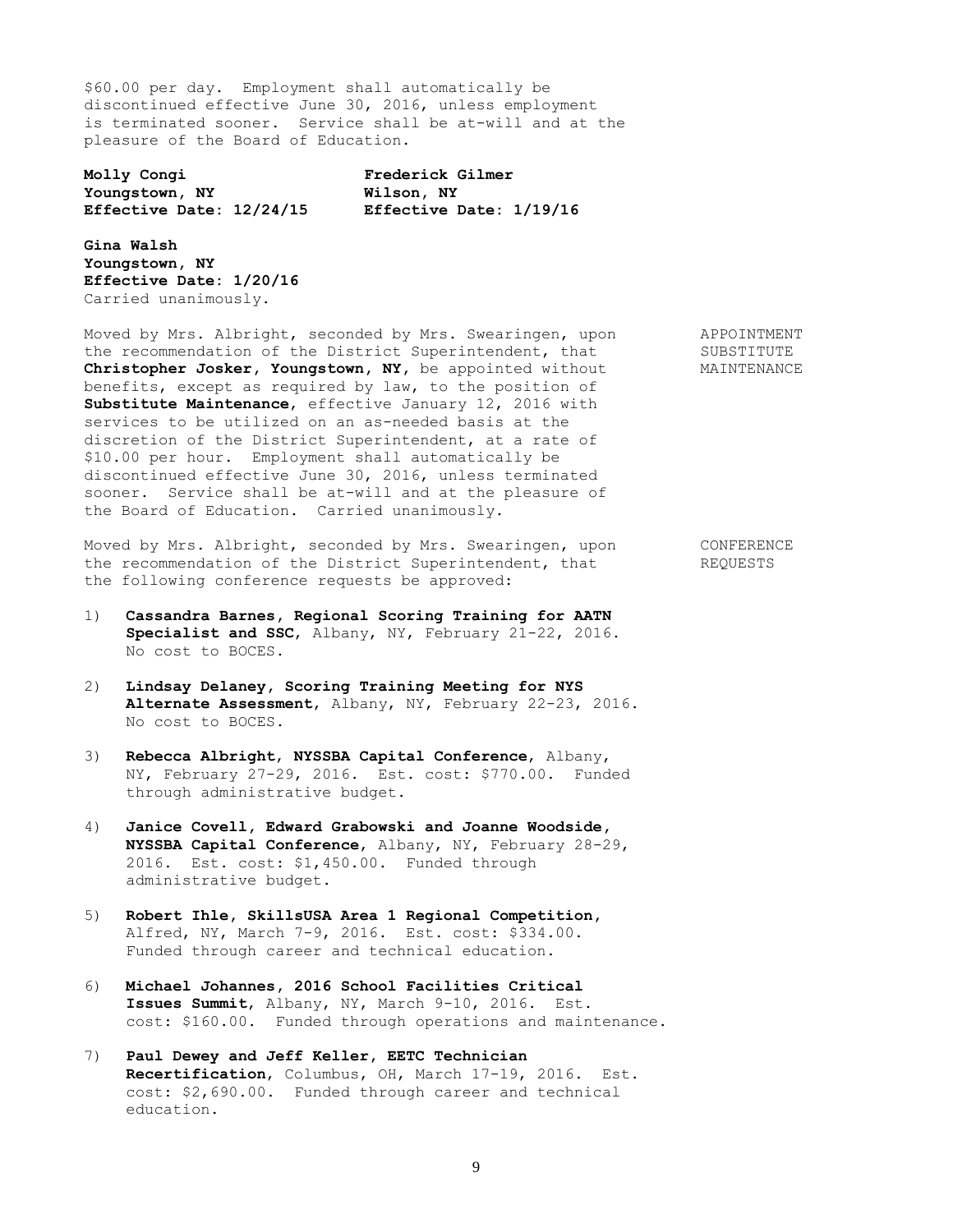- 8) **Jennifer Herko, Trauma Informed Sandtray Therapy for the Play Therapist,** Albany, NY, April 1-2, 2016. Est. cost: \$1,130.00. Funded through special education.
- 9) **Kathleen Donner and Diane Vigrass, Statewide RSE-TASC Meeting**, Albany, NY, April 5-7, 2016. Est. cost: \$716.00. Funded through RSE-TASC.
- 10) **Scott Bindemann, Anedda Trautman, Michael Weyrauch, ACTEA Annual Leadership Conference**, Albany, NY, April 6-8, 2016. Est. cost: \$3,000.00. Funded through career and technical education.
- 11) **Jessi Toepfer, Statewide Professional Development Framework Workshop**, Albany, NY, May 11-13, 2016. Est. cost: \$523.00. Funded through school improvement.
- 12) **Carol Bush, Statewide Professional Development Framework Workshop,** Albany, NY, May 16-19, 2016. Est. cost: \$450.00. Funded through school improvement.
- 13) **Amanda Bennett, TCI Train the Trainer: Designing Refresher Training,** Ithaca, NY, August 9-10, 2016. Est. cost: \$1,490.00. Funded through special education. Carried unanimously.

Moved by Mrs. Albright, seconded by Mr. Destino, that the APPOINTMENT Orleans/Niagara BOCES Board of Education hereby appoints NYSSBA **Janice Covell** to assist with the dissemination of information ADVOCACY and coordination of advocacy activity with the New York State LIAISON School Boards Association. Carried unanimously.

Moved by Mr. Grabowski, seconded by Mrs. Covell, upon the DONATION recommendation of the District Superintendent, that the donation of a 2006 Uplander Van (Vin # 1GNDV23L46D206273) be accepted from Haun Welding Supply, Kenmore, NY, to be used by the Niagara CTEC automotive mechanics program. Carried unanimously.

Moved by Mr. Grabowski, seconded by Mrs. Covell, upon the SUPERINrecommendation of the District Superintendent, that the TENDENT Board of Education hereby approves Friday, April 22, 2016, CONFERENCE as a superintendent conference day for Orleans/Niagara DAY BOCES for the purpose of in-service and professional  $4/22/16$ development of staff. Carried unanimously.

Moved by Mr. Grabowski, seconded by Mrs. Covell, that the CONTRACT Orleans/Niagara BOCES hereby approves the agreement, as WITH submitted, with Discipline Associates, LLC, for DISCIPLINE professional development services on April 22, 2016, in ASSOCIATES, professional development services on April 22, 2016, in ASSOCHE amount of \$3,500.00, plus expenses if applicable, and LLC the amount of \$3,500.00, plus expenses if applicable, and the Board authorizes the District Superintendent and/or his designee to sign the agreement upon approval of the BOCES' school attorney and containing any revisions as approved by the school attorney. Carried unanimously.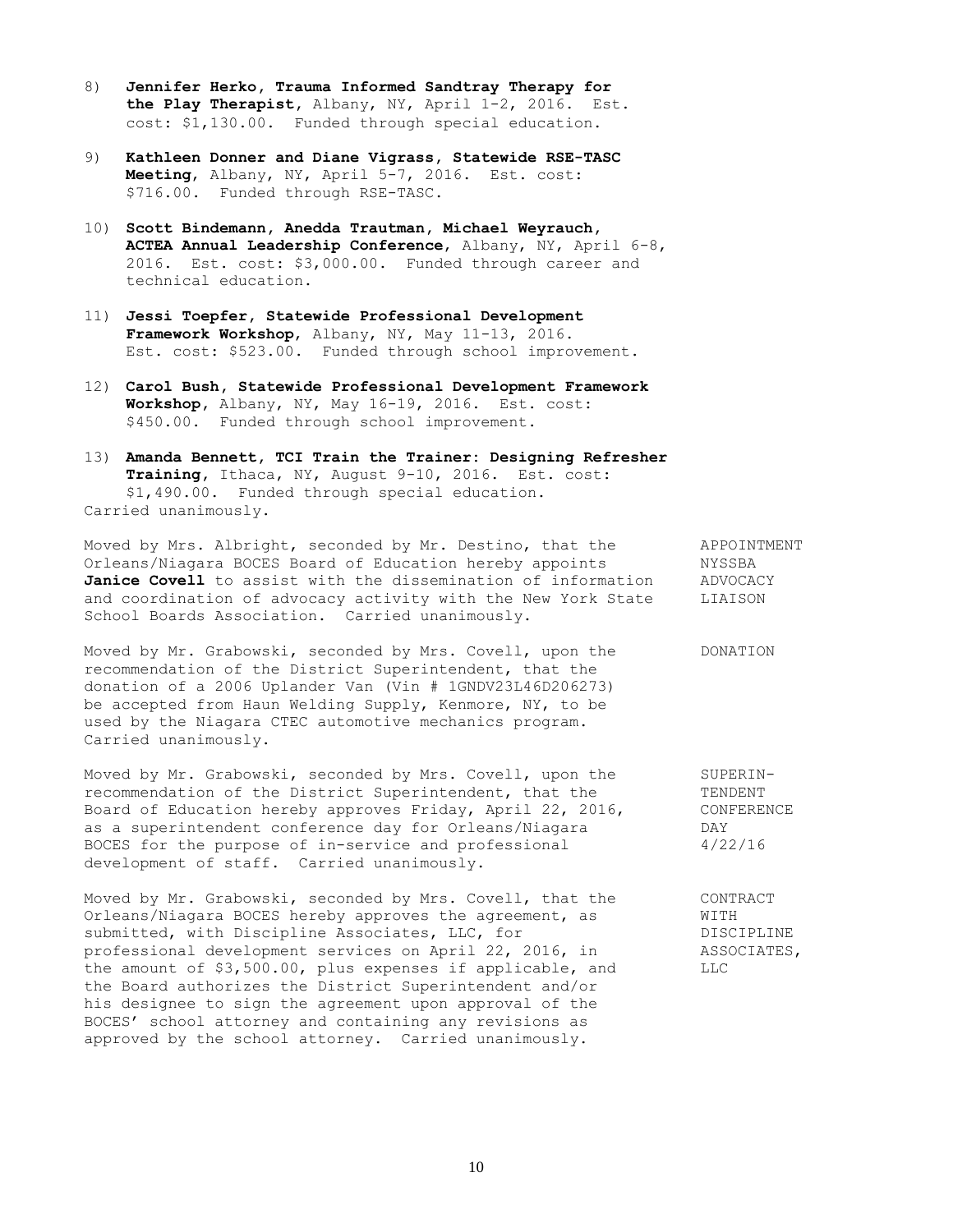Moved by Mrs. Kaus, seconded by Mrs. Covell, upon the RESIGNATION recommendation of the District Superintendent, that the  $J.$  CALDWELL resignation (due to retirement) of **Joan Caldwell, part-time Continuing Education ESOL Instructor**, be accepted effective at the end of the day on March 31, 2016. Carried unanimously.

Moved by Mrs. Kaus, seconded by Mrs. Covell, upon the APPOINTMENT<br>recommendation of the District Superintendent, that the HOME/ recommendation of the District Superintendent, that the following individual(s) be appointed without benefits, HOSPITAL except as required by law, to the part-time position of TEACHER Home/Hospital Teacher at an hourly salary of \$26.42 for instructional time and an hourly salary of \$11.80 per hour for planning time effective as indicated below. The employment of the individuals shall be at-will and at the pleasure of the Board of Education. The employment of the individual(s) shall be utilized solely on an as-needed basis at the discretion of the District Superintendent. Employment shall be automatically discontinued effective June 30, 2016, unless terminated sooner.

**Joy LaBarber Youngstown, NY Effective Date: 2/11/16** Carried unanimously.

Moved by Mrs. Kaus, seconded by Mrs. Covell, upon the APPOINTMENT recommendation of the District Superintendent, that the VOLUNTEER following individuals are hereby appointed to serve as **Volunteer** with no compensation, on an as-needed basis, as determined by the District Superintendent, to perform services including assisting students with individual and group lessons, observing students during academic activities and other related services and activities, and/or to promote and aid BOCES programs.

# **Amelia Lemke North Tonawanda, NY Effective Dates: 1/25/16-5/4/16** Carried unanimously.

Moved by Mrs. Kaus, seconded by Mrs. Covell, upon the CONFERENCE recommendation of the District Superintendent, that the REQUESTS following conference requests be approved:

- 14) **Ann Gillet, NYSAA Administration Scoring Training**, Albany, NY, February 22-23, 2016. No cost to BOCES.
- 15) **James Little, Jr., NYS School Facilities Annual Advocacy Day,** Albany, NY, March 8-10, 2016. Est. cost: \$688.00. Funded through administrative budget.
- 16) **Susan Diemert, NYACCE Winter Board Meeting**, Latham, NY, March 8-9, 2016. Est. cost: \$219.00. Funded through EPE.
- 17) **Erica Kopp, Career Pathways Institute NYSED,** Albany, NY, March 9-10, 2016. No cost to BOCES.